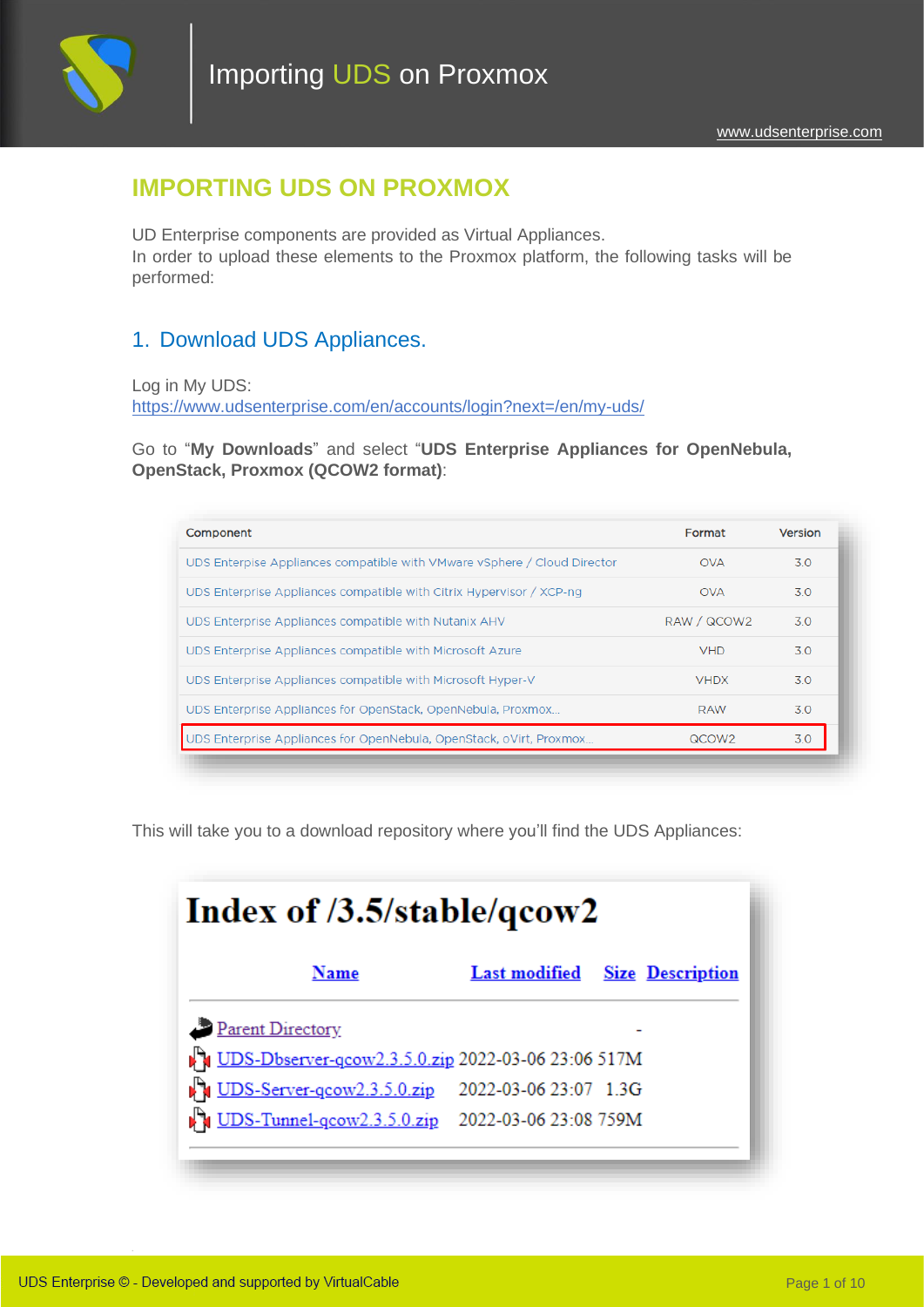

#### 2. Import UDS Appliances on the virtual platform

See below an example with the UDS Server Appliance (**UDS-Server-X.X.qcow2**).

The minimum hardware requirements are:

| VM           | <b>Memory (MB)</b> | <b>vCPUs</b> | <b>STORAGE</b> |
|--------------|--------------------|--------------|----------------|
| <b>MySQL</b> | 1024               |              |                |
| Server       | 2048               |              |                |
| Tunnel       | 2048               |              | ט ו            |

Access the Proxmox environment and create a new virtual machine:

| Documentation C Create VM C Create CT & root@pam v                         |  |  |  |
|----------------------------------------------------------------------------|--|--|--|
| Start   U Shutdown $\vee$   > Console $\vee$   More $\vee$   <b>@</b> Help |  |  |  |

Name the new virtual machine and pay attention to the VM ID, it will be used later.

| General        | OS<br>System | Hard Disk | CPU           | Memory<br>Network | Confirm                   |        |
|----------------|--------------|-----------|---------------|-------------------|---------------------------|--------|
| Node:          | proxmox      |           | $\searrow$    | Resource Pool:    |                           | $\vee$ |
| VM ID:         | 100          |           | $\hat{\cdot}$ |                   |                           |        |
| Name:          | UDS-Server   |           |               |                   |                           |        |
| Start at boot: | U            |           |               | Start/Shutdown    | any                       |        |
|                |              |           |               | order:            |                           |        |
|                |              |           |               | Startup delay:    | default                   |        |
|                |              |           |               | Shutdown timeout: | default                   |        |
|                |              |           |               |                   |                           |        |
|                |              |           |               |                   |                           |        |
|                |              |           |               |                   |                           |        |
|                |              |           |               |                   |                           |        |
|                |              |           |               |                   |                           |        |
|                |              |           |               |                   |                           |        |
|                |              |           |               |                   |                           |        |
|                |              |           |               |                   |                           |        |
|                |              |           |               |                   | <b>Back</b><br>Advanced Z | Next   |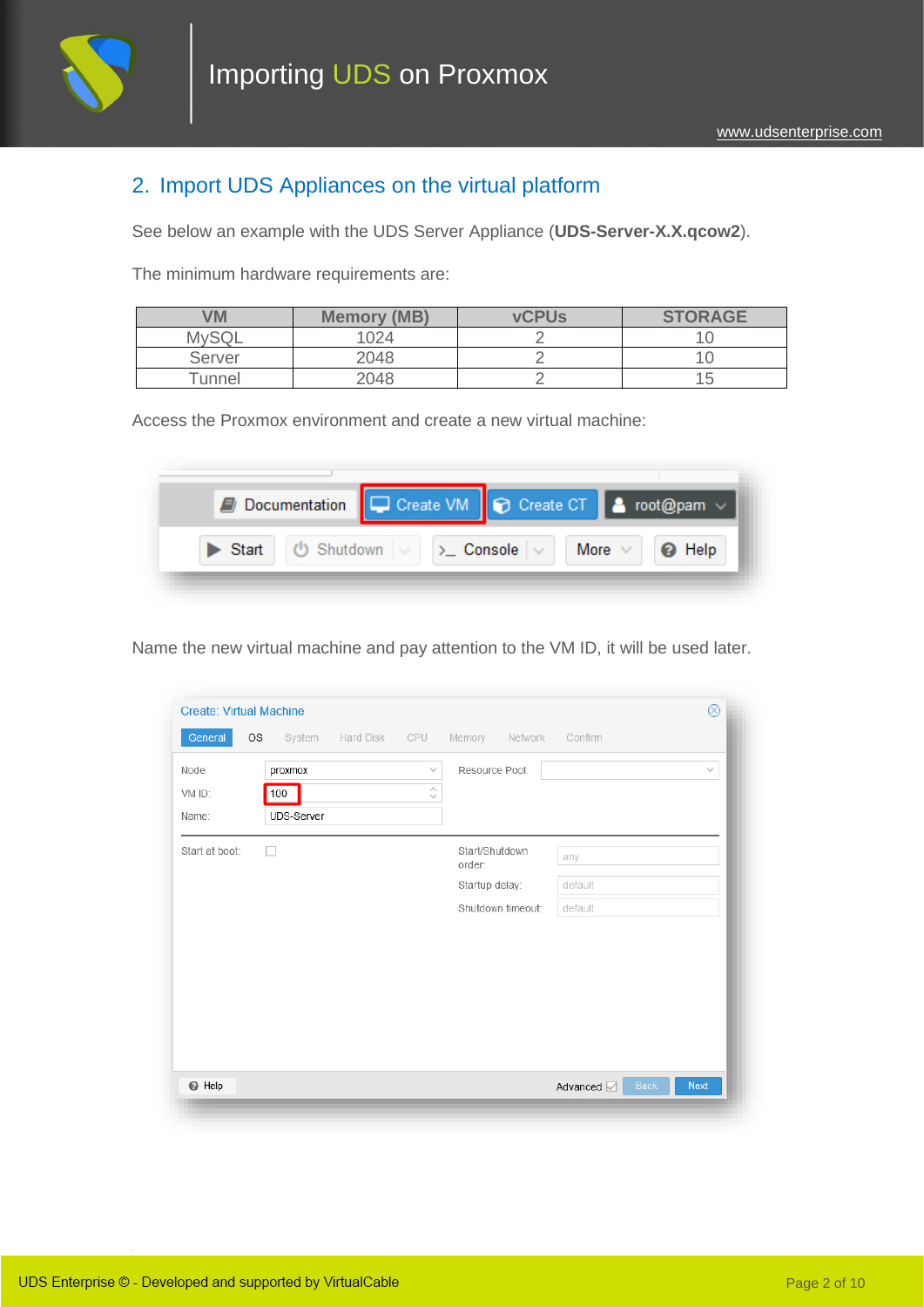

In this case an ISO file will not be used. Select the "**Do not use any media**" option.



On the "**System**" tab, leave all the options by default.

| Graphic card:<br>Qemu Agent: | Default<br>□      | $\checkmark$ | SCSI Controller: | <b>VirtIO SCSI</b> | $\checkmark$ |
|------------------------------|-------------------|--------------|------------------|--------------------|--------------|
| <b>BIOS:</b>                 | Default (SeaBIOS) | $\checkmark$ | Machine:         | Default (i440fx)   | $\checkmark$ |
|                              |                   |              |                  |                    |              |
|                              |                   |              |                  |                    |              |
|                              |                   |              |                  |                    |              |
|                              |                   |              |                  |                    |              |
|                              |                   |              |                  |                    |              |

The size of the disk can be selected on the "**Hard Disk**" tab. In this case, it does not matter the size established, since it will be replaced later.

| Bus/Device:          | SCSI<br>$\checkmark$<br>$\bf{0}$ | $\hat{\phantom{a}}$                     | Cache:                 | Default (No cache) | $\checkmark$  |
|----------------------|----------------------------------|-----------------------------------------|------------------------|--------------------|---------------|
| SCSI Controller      | VirtIO SCSL                      |                                         | Discard:               |                    |               |
| Storage:             | local-lym                        | $\checkmark$                            |                        |                    |               |
| Disk size (GiB):     | 32                               | $\widehat{\phantom{a}}$<br>$\checkmark$ |                        |                    |               |
| Format:              | Raw disk image (raw)             |                                         |                        |                    |               |
| SSD emulation:       |                                  |                                         | Backup:                | ▽                  |               |
| IO thread:           |                                  |                                         | Skip replication:      |                    |               |
| Read limit (MB/s):   | unlimited                        | $\hat{\phantom{a}}$                     | Read max burst (MB):   | default            | $\hat{\cdot}$ |
| Write limit (MB/s):  | unlimited                        | $\hat{\mathcal{C}}$                     | Write max burst (MB):  | default            | $\hat{\cdot}$ |
| Read limit (ops/s):  | unlimited                        | $\hat{\phantom{a}}$                     | Read max burst (ops):  | default            | $\hat{\cdot}$ |
| Write limit (ops/s): | unlimited                        | $\hat{\phantom{a}}$                     | Write max burst (ops): | default            | $\hat{\cdot}$ |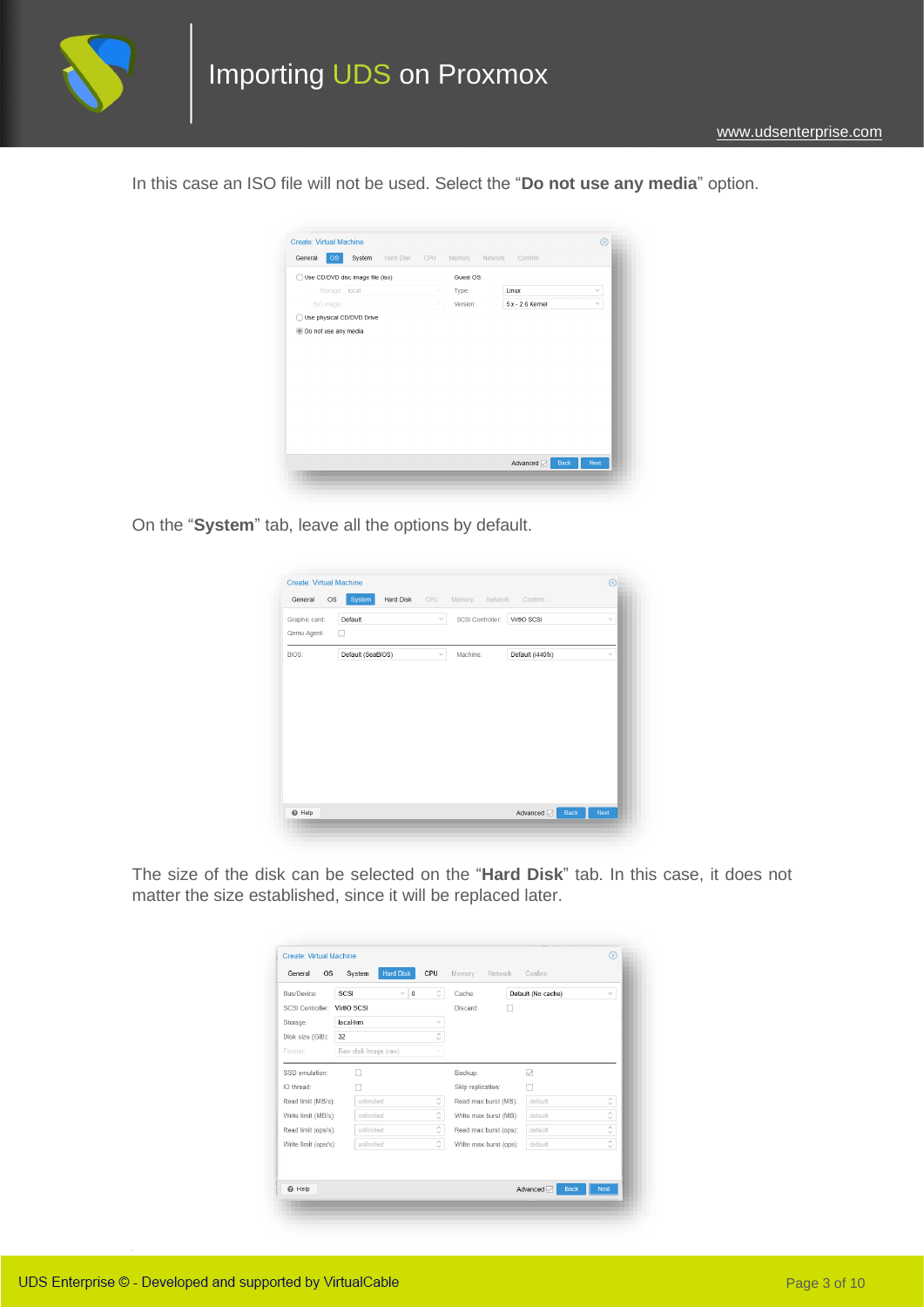

NOTE: in the new versions of Proxmox (7.1) there is a new tab called "Disk" where we can add or delete the disks that the machine will use, in this case we can eliminate all the disks since it will be the one that we import the one that the machine will use later .

| scsi0<br>▥ | Bandwidth<br><b>Disk</b>     |                                         |                   |                                    |
|------------|------------------------------|-----------------------------------------|-------------------|------------------------------------|
|            | Bus/Device:                  | ்<br>SCSI<br>$\checkmark$<br>$^{\circ}$ | Cache:            | Default (No cache)<br>$\sim$       |
|            | SCSI Controller: VirtIO SCSI |                                         | Discard:          |                                    |
|            | Storage:                     | data2<br>$\vee$                         |                   |                                    |
|            | Disk size (GiB):             | ੇ<br>32                                 |                   |                                    |
|            | Format:                      | Raw disk image (raw<br>$\searrow$       |                   |                                    |
|            | SSD emulation:               | n.                                      | Backup:           | $\checkmark$                       |
|            | IO thread:                   |                                         | Skip replication: |                                    |
|            | Read-only:                   | H                                       | Async IO:         | Default (io_uring)<br>$\checkmark$ |
|            |                              |                                         |                   |                                    |
|            |                              |                                         |                   |                                    |

The virtual cores can be assigned on the "**CPU**" tab. At least 2 are necessary.

| General          | <b>OS</b><br>System                 | Hard Disk | CPU                               | Memory<br>Network | Confirm                                                         |                  |
|------------------|-------------------------------------|-----------|-----------------------------------|-------------------|-----------------------------------------------------------------|------------------|
| Sockets:         | 1                                   |           | Ĉ                                 | Type:             | Default (kvm64)                                                 | $\checkmark$     |
| Cores:           | $\overline{a}$                      |           |                                   | Total cores:      | $\overline{2}$                                                  |                  |
| VCPUs:           | $\overline{2}$                      |           | $\scriptstyle\wedge$<br>$\ddotsc$ | CPU units:        | 1024                                                            | $\sim$<br>$\sim$ |
| CPU limit        | unlimited                           |           | $\hat{\mathbf{C}}$                | Enable NUMA:      |                                                                 |                  |
| Extra CPU Flags: |                                     |           |                                   |                   |                                                                 |                  |
| Default          | $ \bigcirc$ $\bigcirc$ $\bigcirc$ + | md-clear  |                                   |                   | Required to let the quest OS know if MDS is mitigated correctly | ٨                |
| Default          | $ \odot$ $\odot$ $+$                | pcid      | Intel CPUs                        |                   | Meltdown fix cost reduction on Westmere, Sandy-, and IvyBridge  |                  |
| Default          | $-$ 000 +                           | spec-ctrl |                                   |                   | Allows improved Spectre mitigation with Intel CPUs              |                  |
| Default          | $\odot$ $\odot$ +                   | ssbd      |                                   |                   | Protection for "Speculative Store Bypass" for Intel models      |                  |
| Default          | $ \odot$ $\odot$ $+$                | ibpb      |                                   |                   | Allows improved Spectre mitigation with AMD CPUs                |                  |
| Default          | $. \cap \cap \cap +$                | virt-ssbd |                                   |                   | Basis for "Speculative Store Bypass" protection for AMD models  | $\checkmark$     |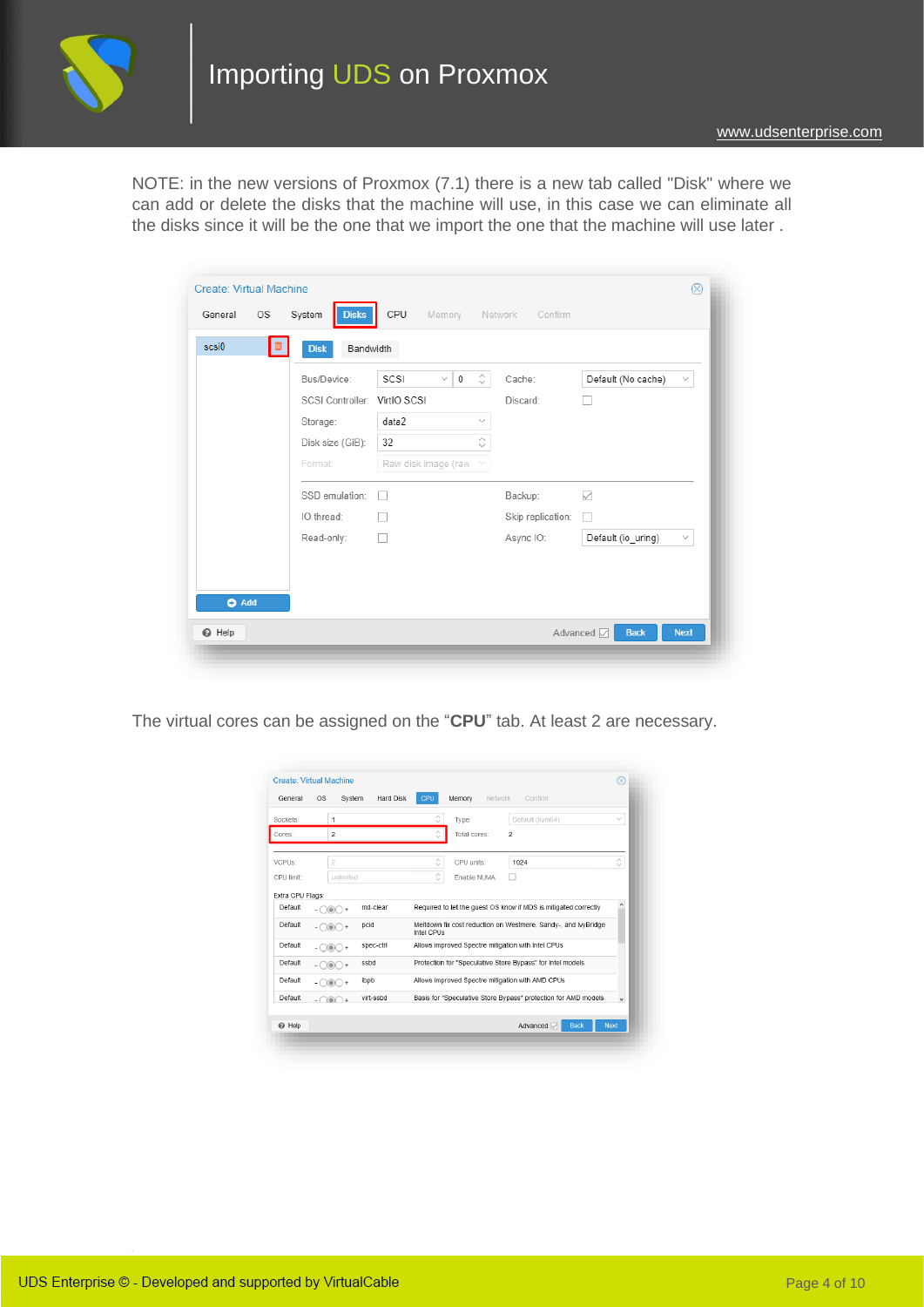

The RAM memory can be assigned on the "**Memory**" tab. At least 2 GB are necessary.

| Memory (MiB):         | 2048           | $\stackrel{\scriptstyle\wedge}{\scriptstyle\smile}$ |  |  |
|-----------------------|----------------|-----------------------------------------------------|--|--|
| Minimum memory (MiB): | 2048           | $\hat{\mathbf{C}}$                                  |  |  |
| Shares:               | Default (1000) | ା                                                   |  |  |
| Ballooning Device:    | $\searrow$     |                                                     |  |  |
|                       |                |                                                     |  |  |
|                       |                |                                                     |  |  |
|                       |                |                                                     |  |  |
|                       |                |                                                     |  |  |
|                       |                |                                                     |  |  |
|                       |                |                                                     |  |  |
|                       |                |                                                     |  |  |
|                       |                |                                                     |  |  |
|                       |                |                                                     |  |  |

The network adapter can be chosen on the "**Network**" tab.

| General           | <b>OS</b> | System       | <b>Hard Disk</b> | CPU        | Network<br>Memory  | Confirm                   |                    |
|-------------------|-----------|--------------|------------------|------------|--------------------|---------------------------|--------------------|
| No network device |           |              |                  |            |                    |                           |                    |
| Bridge:           |           | <b>vmbr0</b> |                  | $\searrow$ | Model:             | VirtIO (paravirtualized)  | $\checkmark$       |
| <b>VLAN Tag:</b>  |           | no VLAN      |                  | ♦          | MAC address:       | auto                      |                    |
| Firewall:         | ▽         |              |                  |            |                    |                           |                    |
| Disconnect:       | ш         |              |                  |            | Rate limit (MB/s): | unlimited                 | $\hat{\mathbf{C}}$ |
|                   |           |              |                  |            | Multiqueue:        |                           | $\hat{\cdot}$      |
|                   |           |              |                  |            |                    |                           |                    |
|                   |           |              |                  |            |                    |                           |                    |
|                   |           |              |                  |            |                    |                           |                    |
|                   |           |              |                  |            |                    |                           |                    |
|                   |           |              |                  |            |                    |                           |                    |
|                   |           |              |                  |            |                    |                           |                    |
|                   |           |              |                  |            |                    |                           |                    |
|                   |           |              |                  |            |                    | Advanced <b>Z</b><br>Back | Next               |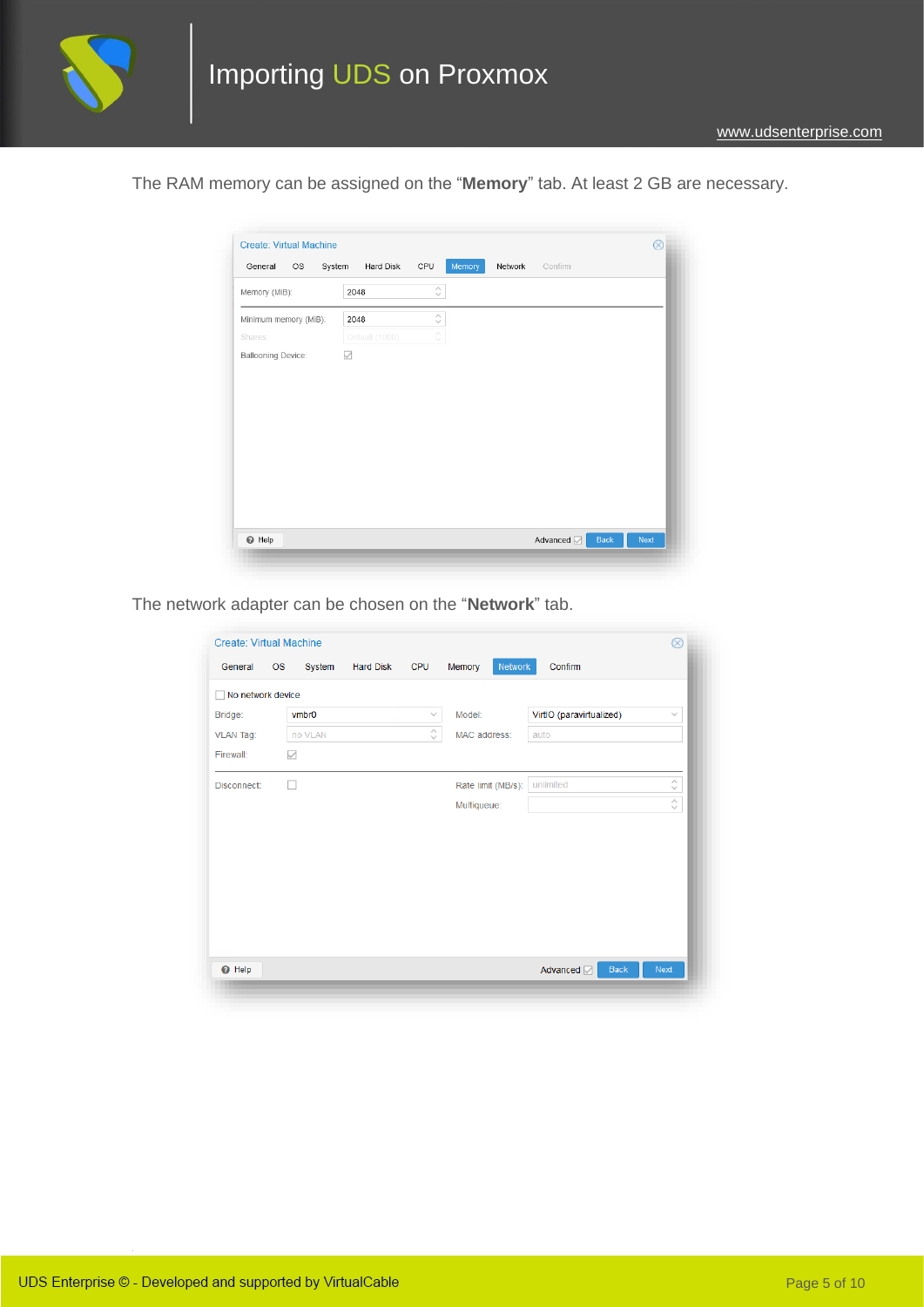

On the "**Confirm**" tab, you can see a summary of the previous configurations applied.

**NOTE:** Do not check the "**start after created"** box.

| General                        | <b>OS</b> | System      | <b>Hard Disk</b>                 | <b>CPU</b> | Memory           | <b>Network</b> | Confirm    |             |        |
|--------------------------------|-----------|-------------|----------------------------------|------------|------------------|----------------|------------|-------------|--------|
| Key 1                          |           | Value       |                                  |            |                  |                |            |             |        |
| cores                          |           | 1           |                                  |            |                  |                |            |             |        |
| ide2                           |           |             | none, media=cdrom                |            |                  |                |            |             |        |
| memory                         |           | 2048        |                                  |            |                  |                |            |             |        |
| name                           |           |             | <b>UDS-Server</b>                |            |                  |                |            |             |        |
| net <sub>0</sub>               |           |             | virtio, bridge=vmbr0, firewall=1 |            |                  |                |            |             |        |
| nodename                       |           | proxmox     |                                  |            |                  |                |            |             |        |
| numa                           |           | $\mathbf 0$ |                                  |            |                  |                |            |             |        |
| ostype                         |           | 126         |                                  |            |                  |                |            |             |        |
| scsi0                          |           |             | local-lym:8                      |            |                  |                |            |             |        |
| scsihw                         |           |             | virtio-scsi-pci                  |            |                  |                |            |             |        |
|                                |           |             |                                  |            |                  |                |            |             |        |
| sockets<br>Start after created |           | 1<br>100    |                                  |            |                  |                |            |             |        |
|                                |           |             |                                  |            |                  |                | Advanced M | <b>Back</b> | Finish |
| vmid                           |           |             |                                  |            |                  |                |            |             |        |
|                                |           |             | √ atacenter                      |            |                  |                |            |             |        |
|                                |           |             | $\n  prox max$                   |            |                  |                |            |             |        |
|                                |           |             |                                  |            | 100 (UDS-Server) |                |            |             |        |
|                                |           |             |                                  |            | local (proxmox)  |                |            |             |        |

The virtual machine is already created. Now the hard disk has to be replaced with the new one that contains the UDS-Server image in **QCOW2** format.

In the "**Hardware**" tab, select the disk and choose the option "**Detach**" to remove the disk previously generated.

| Summary<br>P)              | $Add \vee$<br>Edit<br>Detach | Resize disk<br>Move disk<br>Revert               |
|----------------------------|------------------------------|--------------------------------------------------|
| $\Sigma$ Console           | Memory<br>$\blacksquare$     | 2.00 GiB                                         |
| Hardware<br>ப              | ❶<br><b>Processors</b>       | 1 (1 sockets, 1 cores)                           |
| Cloud-Init                 | <b>BIOS</b>                  | Default (SeaBIOS)                                |
| <b>Options</b>             | <b>Display</b><br>▭          | <b>Default</b>                                   |
| <b>Task History</b><br>⋿   | œ<br>Machine                 | Default (i440fx)                                 |
|                            | 9<br><b>SCSI Controller</b>  | <b>VirtIO SCSI</b>                               |
| <b>S</b> Monitor           | ⊙)<br>CD/DVD Drive (ide2)    | none, media=cdrom                                |
| Backup<br>冎                | Hard Disk (scsi0)<br>⊟       | local-lvm:vm-100-disk-0.size=8G                  |
| t <sub>3</sub> Replication | Network Device (net0)<br>=   | virtio=9E:6D:A0:27:DB:2C,bridge=vmbr0,firewall=1 |
| Snapshots<br>э             |                              |                                                  |
| Firewall<br>Þ              |                              |                                                  |
| <b>Permissions</b>         |                              |                                                  |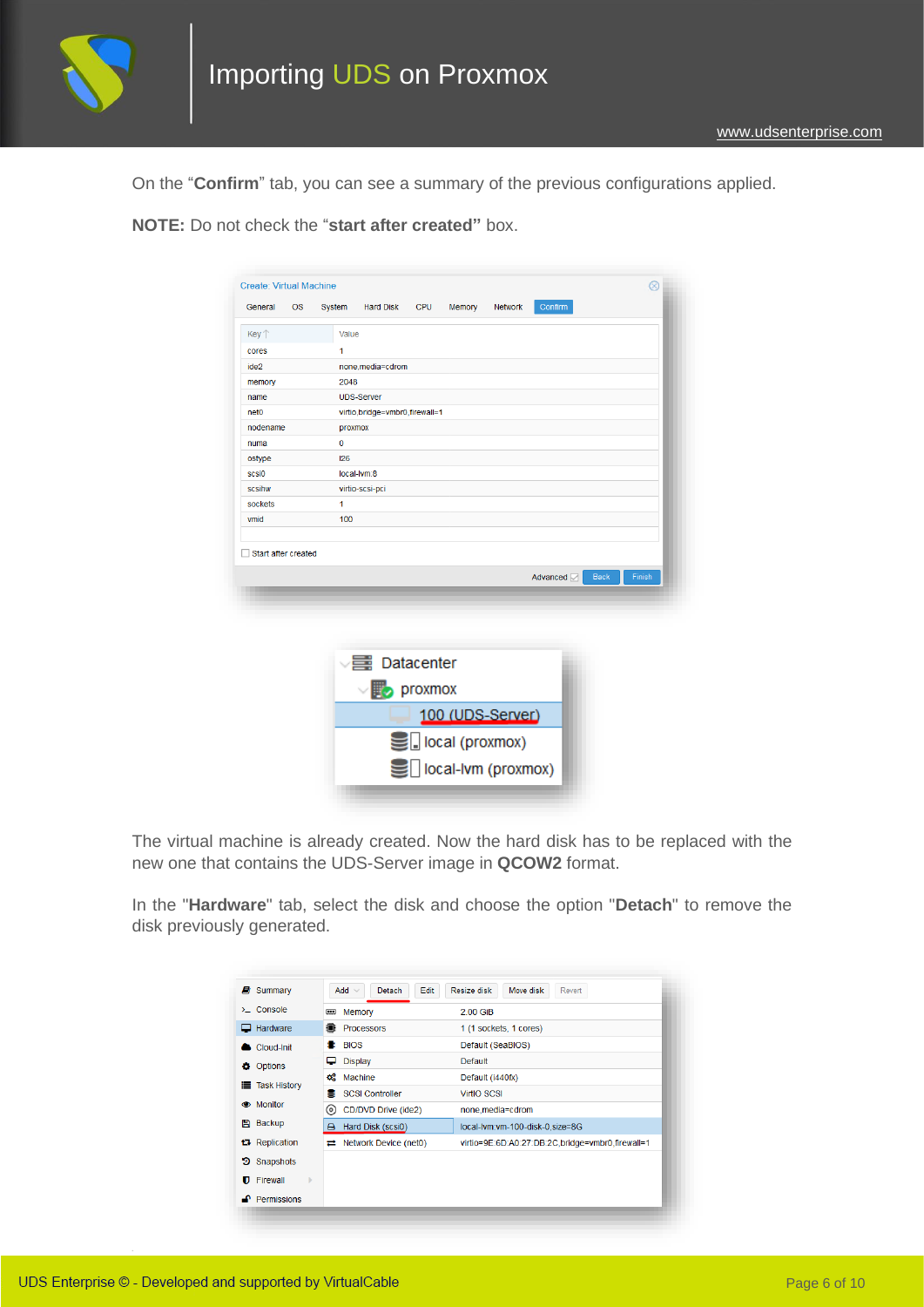

Once detached, click on the "**Remove**" tab to delete it.

| Summary<br>ø          | Add $\vee$<br>Edit<br>Remove   | Resize disk<br>Move disk<br>Revert               |
|-----------------------|--------------------------------|--------------------------------------------------|
| $\sum$ Console        | Memory<br>W                    | 2.00 GiB                                         |
| $\Box$ Hardware       | Processors                     | 1 (1 sockets, 1 cores)                           |
| Cloud-Init            | <b>BIOS</b>                    | Default (SeaBIOS)                                |
| Options<br>÷.         | <b>Display</b>                 | Default                                          |
| <b>E</b> Task History | œ<br>Machine                   | Default (i440fx)                                 |
|                       | <b>SCSI Controller</b><br>9    | <b>VirtIO SCSI</b>                               |
| <b>S</b> Monitor      | CD/DVD Drive (ide2)<br>$\circ$ | none, media=cdrom                                |
| Backup<br>n           | Network Device (net0)<br>귣     | virtio=9E:6D:A0:27:DB:2C,bridge=vmbr0,firewall=1 |
| <b>13</b> Replication | Unused Disk 0<br>А             | local-lym:ym-100-disk-0                          |
| Snapshots<br>э        |                                |                                                  |
| <b>D</b> Circum II    |                                |                                                  |

Once removed, access into the Proxmox terminal to insert the UDS-Server appliance in **QCOW2** format.

First download the appliances and unzip them: *wget<https://images.udsenterprise.com/3.0/stable/qcow2/UDS-Server-qcow2.3.0.0.zip>*

*unzip UDS-Server-qcow2.3.0.0.qcow2*



Type the following command:

*qm importdisk "id\_machine" "path\_image" "storage\_proxmox"*

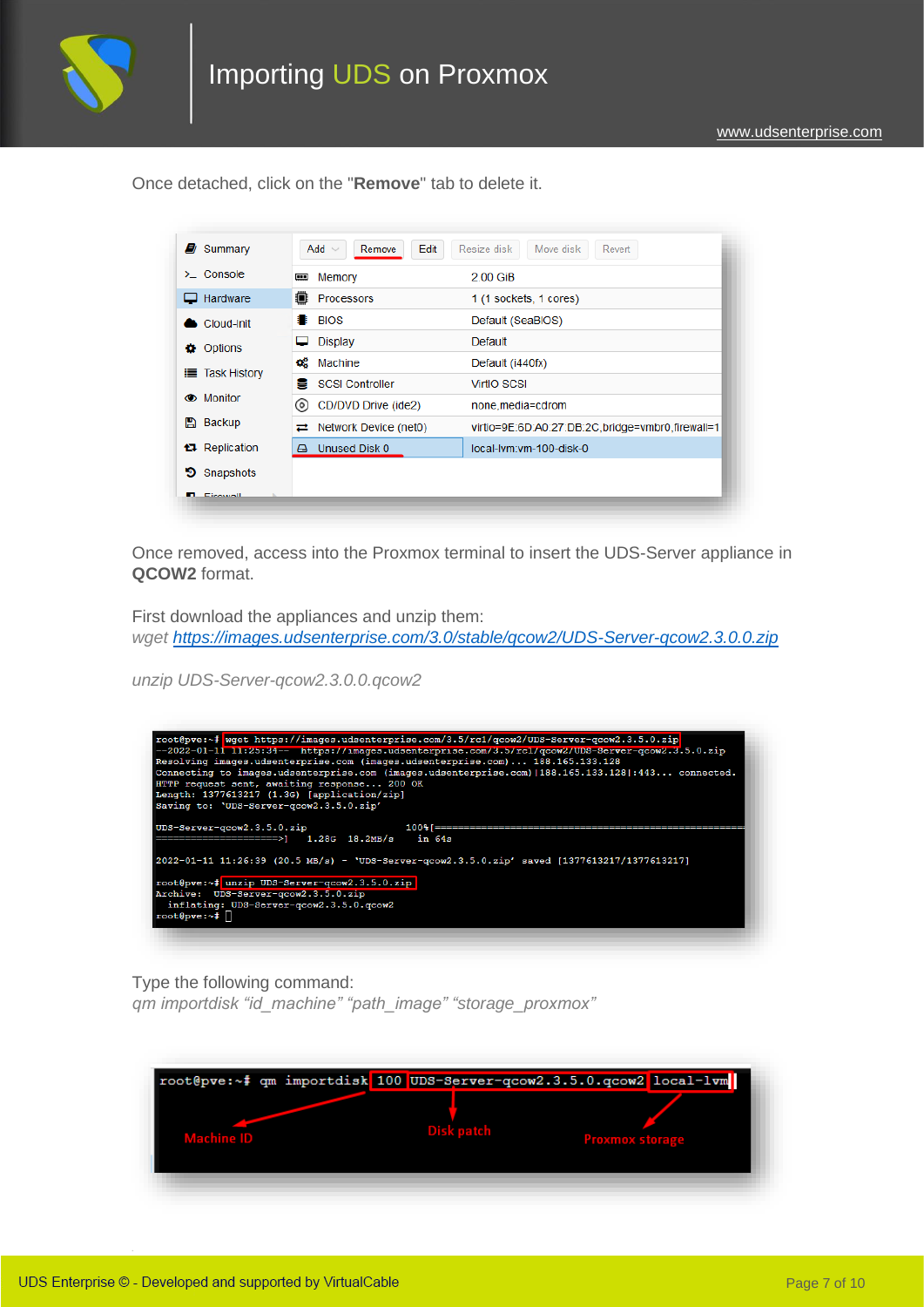

Once finished, you can go back to the GUI:

|                                                                 |  | transferred: 8589934592 bytes remaining: 0 bytes total: 8589934592 bytes progression: 100.00 % |  |
|-----------------------------------------------------------------|--|------------------------------------------------------------------------------------------------|--|
|                                                                 |  | transferred: 8589934592 bytes remaining: 0 bytes total: 8589934592 bytes progression: 100.00 % |  |
| Successfully imported disk as 'unused0:local-lvm:vm-100-disk-0' |  |                                                                                                |  |
|                                                                 |  | root@proxmox:~# qm importdisk 100 ISOs/UDS-Server-gcow2.3.0.0.gcow2 local-lym _                |  |

On the "**Hardware**" tab section, you can edit the unused disk.

| $\Sigma$ Console      | Memory<br>Œ                 | 2.00 GiB                                         |
|-----------------------|-----------------------------|--------------------------------------------------|
| $\Box$ Hardware       | ≘<br>Processors             | 1 (1 sockets, 1 cores)                           |
| Cloud-Init            | <b>BIOS</b><br>₩            | Default (SeaBIOS)                                |
| Options<br>o.         | ᇦ<br>Display                | Default                                          |
|                       | œ<br>Machine                | Default (i440fx)                                 |
| <b>E</b> Task History | 9<br><b>SCSI Controller</b> | <b>VirtIO SCSI</b>                               |
| <b>S</b> Monitor      | ⊚<br>CD/DVD Drive (ide2)    | none.media=cdrom                                 |
| Backup<br>P)          | Network Device (net0)<br>ㄹ  | virtio=9E:6D:A0:27:DB:2C,bridge=vmbr0,firewall=1 |
| <b>t.</b> Replication | Unused Disk 0<br>A          | local-lym:ym-100-disk-0                          |
| Snapshots<br>э        |                             |                                                  |
| Firewall<br>Þ.        |                             |                                                  |

Note that the "**Bus**" type must be **IDE**.

| Bus/Device:<br>Disk image: | Ĉ<br>0<br><b>IDE</b><br>$\checkmark$<br>local-lvm:vm-100-disk-0<br>$\checkmark$ | Cache:<br>Discard:     | Default (No cache) | $\checkmark$                            |
|----------------------------|---------------------------------------------------------------------------------|------------------------|--------------------|-----------------------------------------|
| SSD emulation:             |                                                                                 | Backup:                | $\backsim$         |                                         |
| IO thread:                 |                                                                                 | Skip replication:      |                    |                                         |
| Read limit (MB/s):         | Λ<br>unlimited<br>$\sim$                                                        | Read max burst (MB):   | default            | Α<br>$\checkmark$                       |
| Write limit (MB/s):        | $\widehat{\phantom{a}}$<br>unlimited<br>$\sim$                                  | Write max burst (MB):  | default            | $\scriptstyle\wedge$<br>$\checkmark$    |
| Read limit (ops/s):        | $\mathcal{L}_{\mathcal{N}}$<br>unlimited<br>$\sim$                              | Read max burst (ops):  | default            | $\curvearrowright$<br>$\checkmark$      |
| Write limit (ops/s):       | Λ<br>unlimited<br>$\sim$                                                        | Write max burst (ops): | default            | $\widehat{\phantom{a}}$<br>$\checkmark$ |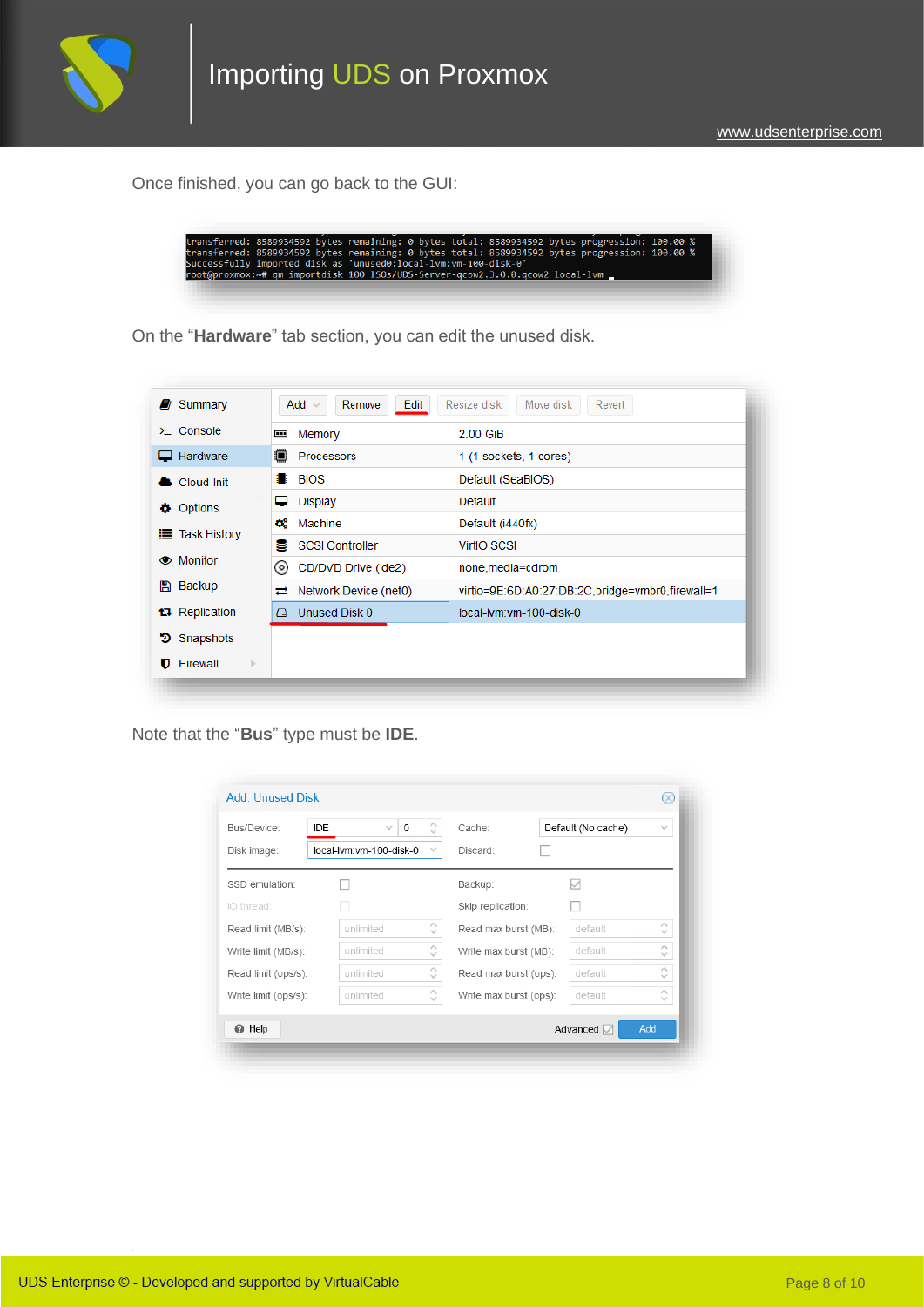

The next step is to configure the boot order:

| $\Box$ Summary        | Edit<br>Revert         |                         |
|-----------------------|------------------------|-------------------------|
| $\sum$ Console        | Name                   | <b>UDS-Server</b>       |
| Hardware              | Start at boot          | <b>No</b>               |
| Cloud-Init            | Start/Shutdown order   | order=any               |
| <b>Options</b>        | OS Type                | Linux $5x - 2.6$ Kernel |
| <b>E</b> Task History | <b>Boot Order</b>      | ide2, net0              |
|                       | Use tablet for pointer | <b>Yes</b>              |
| <b>S</b> Monitor      | Hotplug                | Disk, Network, USB      |
| Backup<br>P)          | <b>ACPI support</b>    | Yes                     |

The imported image has to be the first one.

| ide <sub>0</sub><br>$\Box$<br>local-lvm:vm-100-disk-0.size=8G<br>M<br>$\odot$ ide2<br>none, media=cdrom<br>virtio=9E:6D:A0:27:DB:2C,bridge=vmbr0,firewall=1<br>$\rightleftarrows$ net0<br>✓<br>Drag and drop to reorder | #          | Enabled | Device | <b>Description</b> |
|-------------------------------------------------------------------------------------------------------------------------------------------------------------------------------------------------------------------------|------------|---------|--------|--------------------|
|                                                                                                                                                                                                                         | $\equiv$ 1 |         |        |                    |
|                                                                                                                                                                                                                         | $\equiv 2$ |         |        |                    |
|                                                                                                                                                                                                                         | $\equiv$ 3 |         |        |                    |
|                                                                                                                                                                                                                         |            |         |        |                    |

The virtual machine can be started now:

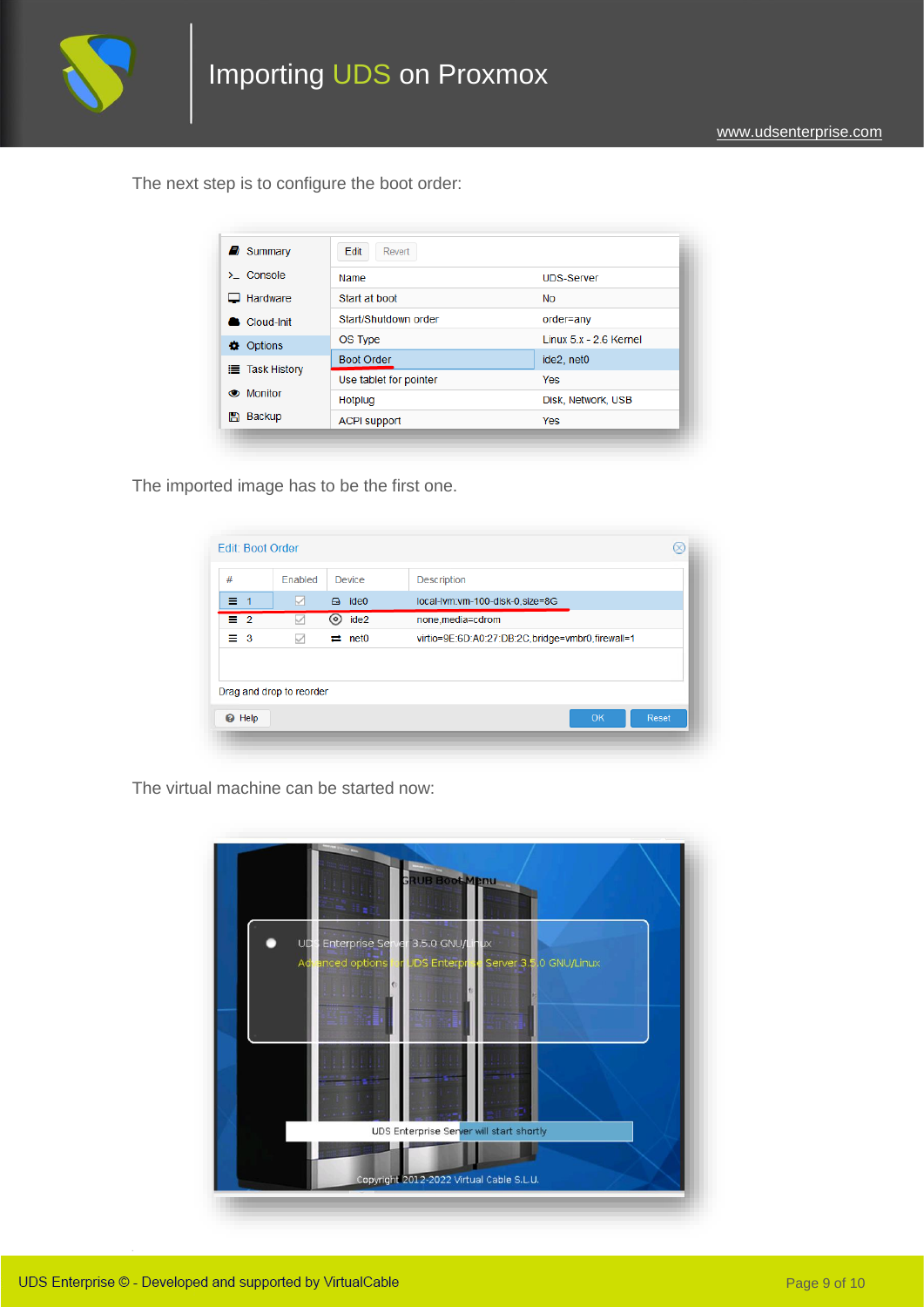

#### 3. Start UDS servers

Once the import of the UDS Appliance is finished, turn on the VM and start a console to begin with the server configuration.

Click on **"Start"** and select the **"Console"** tab in the menu. Wait for the VM to start and you can proceed with the configuration of the UDS Appliance (see [Installation,](https://www.udsenterprise.com/en/uds-enterprise/documentation/)  [Administration and User Manual of](https://www.udsenterprise.com/en/uds-enterprise/documentation/) [UDS Enterprise\)](https://www.udsenterprise.com/en/uds-enterprise/documentation/).



**NOTES:**

- **1. If you want to use the UDS Tunnel component (which will provide you with WAN access and HTML5 access to the different services) repeat the same tasks previously described using the UDS-Tunnel.xxova file.**
- **2. If you do not have your own database server to host the UDS Enterprise database, from the same repository you can download a virtual machine with a database server already prepared for this purpose. We remind you that this server is not part of UDS Enterprise, and therefore, it is not supported.**